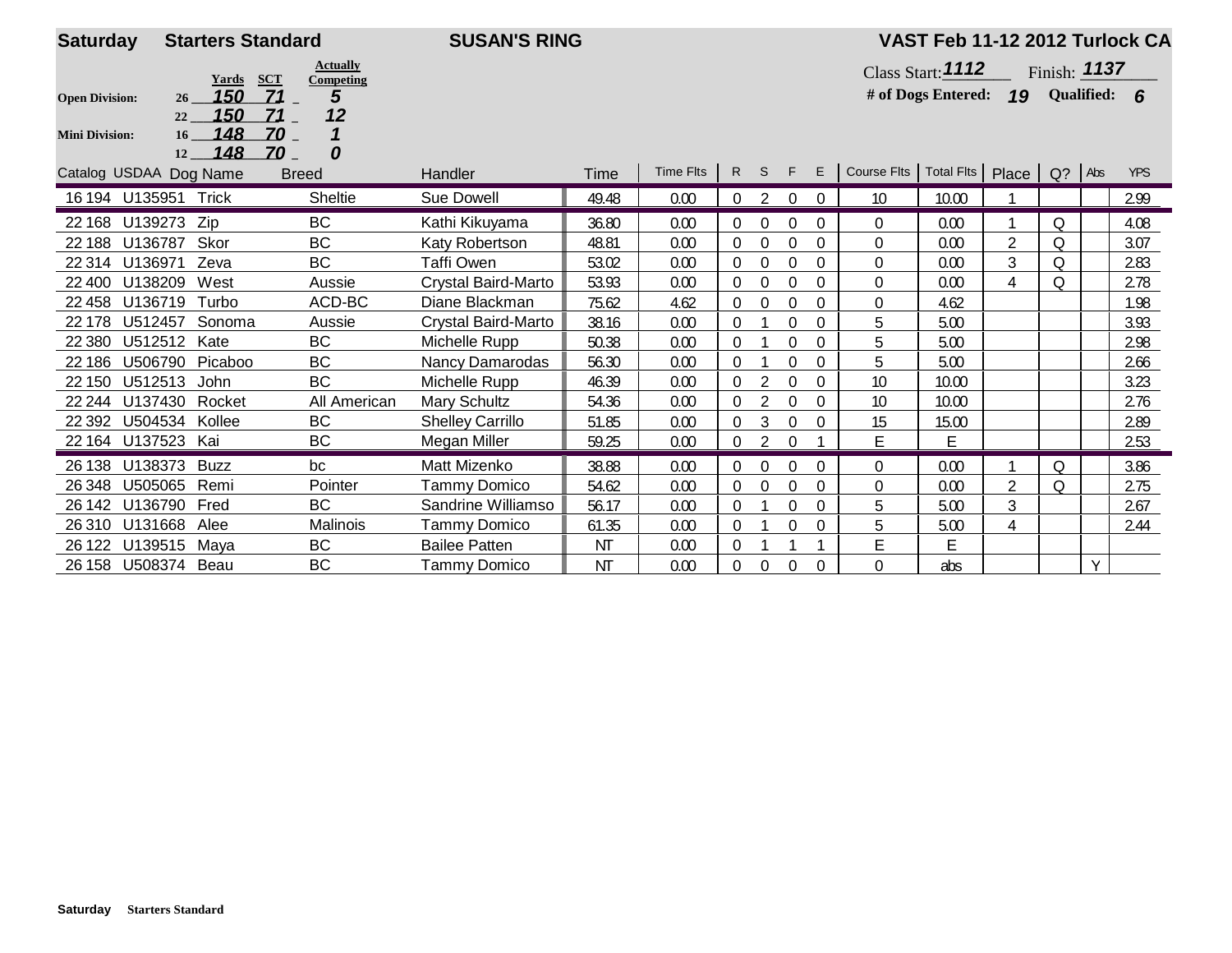| <b>Saturday</b>        |                 | <b>Perf I Standard</b> |                                            | <b>SUSAN'S RING</b>     |       |           |                |          |          |          |                                             | VAST Feb 11-12 2012 Turlock CA                   |   |                |            |
|------------------------|-----------------|------------------------|--------------------------------------------|-------------------------|-------|-----------|----------------|----------|----------|----------|---------------------------------------------|--------------------------------------------------|---|----------------|------------|
|                        |                 | Yards                  | <b>Actually</b><br><b>SCT</b><br>Competing |                         |       |           |                |          |          |          |                                             | Class Start: $1139$                              |   | Finish: $1200$ |            |
| <b>Open Division:</b>  | 22              | 150                    | 74<br>3                                    |                         |       |           |                |          |          |          |                                             | # of Dogs Entered: <b>14</b> Qualified: <b>8</b> |   |                |            |
|                        | 16 <sup>1</sup> | 150<br>148             | 74<br>8<br>73                              |                         |       |           |                |          |          |          |                                             |                                                  |   |                |            |
| <b>Mini Division:</b>  | 12<br>8         | 148                    | $\overline{2}$<br>Z3                       |                         |       |           |                |          |          |          |                                             |                                                  |   |                |            |
| Catalog USDAA Dog Name |                 |                        | <b>Breed</b>                               | <b>Handler</b>          | Time  | Time Flts |                | R S F    |          | E        | Course Fits   Total Fits   Place   Q?   Abs |                                                  |   |                | <b>YPS</b> |
| 08 236                 | U509259         | Trek                   | PWCorgi                                    | <b>Ellen Clary</b>      | 77.75 | 4.75      | $\overline{0}$ | $\Omega$ | $\Omega$ | $\Omega$ | $\Omega$                                    | 4.75                                             |   |                | 1.90       |
| 08 456 U136432 Weezer  |                 |                        | Corgi                                      | Mary Van Wormer         | 50.91 | 0.00      |                |          |          | $\Omega$ | 25                                          | 25.00                                            |   |                | 2.91       |
| 12 484 U507741         |                 | Lidia                  | Cocker                                     | Sue Thomsen             | 52.43 | 0.00      |                |          |          | $\Omega$ | 30                                          | 30.00                                            |   |                | 2.82       |
| 16 402                 | U139164         | EEK                    | BC                                         | Narae Kim               | 45.65 | 0.00      | 0              | $\Omega$ |          | $\Omega$ | $\Omega$                                    | 0.00                                             |   | Q              | 3.29       |
| 16 130                 | U139184 Zeena   |                        | Poodle                                     | Diane Vargas            | 45.71 | 0.00      | 0              | $\Omega$ | $\Omega$ | $\Omega$ | $\Omega$                                    | 0.00                                             | 2 | Q              | 3.28       |
| 16 450                 | U138873         | Tootsie                | McBC                                       | <b>Michelle Butler</b>  | 47.60 | 0.00      | 0              | $\Omega$ | $\Omega$ | $\Omega$ | 0                                           | 0.00                                             | 3 | Q              | 3.15       |
| 16 120                 | U134648         | Justice                | BC                                         | Deirdre McGrath         | 53.06 | 0.00      | 0              | 0        |          | $\Omega$ | $\Omega$                                    | 0.00                                             | 4 | Q              | 2.83       |
| 16 204                 | U139140         | Cricket                | Aussie                                     | Patricia Fries          | 54.31 | 0.00      | 0              | 0        |          | $\theta$ | $\theta$                                    | 0.00                                             |   | Q              | 2.76       |
| 16312                  | U512049         | Star                   | <b>BC</b>                                  | Penni Price             | 62.10 | 0.00      | $\Omega$       | $\Omega$ | $\Omega$ | $\Omega$ | $\Omega$                                    | 0.00                                             |   | 0              | 2.42       |
| 16406                  | U512881         | Ace                    | Aussie                                     | Douglas Earl            | 60.04 | 0.00      | 0              |          |          | $\Omega$ | 10                                          | 10.00                                            |   |                | 2.50       |
| 16 286                 | U139516 Banjo   |                        | BC                                         | Sandra Holley           | NT    | 0.00      |                | $\Omega$ |          |          | E                                           | Е                                                |   |                |            |
| 22 318                 | U512419         | Dutch                  | Malinois                                   | <b>Elizabeth Ramsey</b> | 49.90 | 0.00      | $\Omega$       | 0        |          | $\Omega$ | $\Omega$                                    | 0.00                                             |   | Q              | 3.01       |
| 22 3 22                | U512464         | Nuke                   | Golden Retr                                | Jane Yuster             | 58.56 | 0.00      | $\mathbf 0$    | $\Omega$ | $\Omega$ | $\Omega$ | 0                                           | 0.00                                             | 2 | Q              | 2.56       |
| 22 276 U136812 Ki      |                 |                        | BC                                         | Randi Knutson           | 43.93 | 0.00      |                |          | $\theta$ | $\Omega$ | 5                                           | 5.00                                             | 3 |                | 3.41       |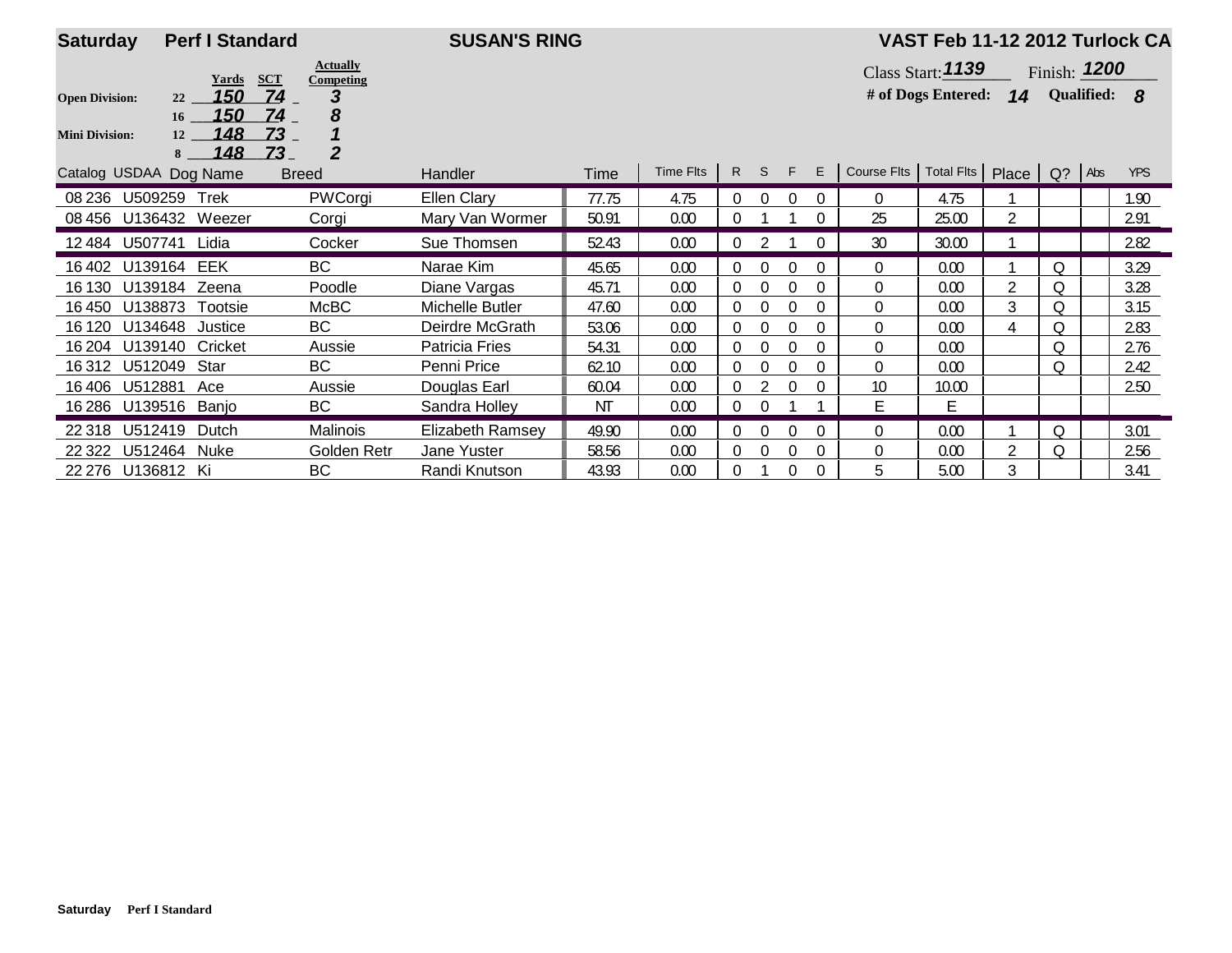| <b>Saturday</b>       |                         | <b>Starters Gamblers</b> |                          |                                    |                      | <b>SUSAN'S RING</b>          |           |           |               |                |             |        |                  |          | VAST Feb 11-12 2012 Turlock CA             |    |  |
|-----------------------|-------------------------|--------------------------|--------------------------|------------------------------------|----------------------|------------------------------|-----------|-----------|---------------|----------------|-------------|--------|------------------|----------|--------------------------------------------|----|--|
|                       |                         | <b>Point System</b>      | Joker<br><b>Value</b>    | <b>Time Allowed</b><br><b>Open</b> | Joker                | <b>Actually</b><br>Competing |           |           |               |                |             |        |                  |          | Class Start: <b>135</b> Finish: <b>156</b> |    |  |
| <b>Open Division:</b> | 26                      | <u> 1235 </u>            | 20                       | 30                                 | 14                   | З                            |           |           |               |                |             |        |                  |          | # of Dogs Entered: 14 Qualified: 1         |    |  |
|                       | 22                      | 1235                     | 20                       | 30                                 | 14                   | 9                            |           |           |               |                |             |        |                  |          |                                            |    |  |
| <b>Mini Division:</b> | 16<br>12                | 1235<br>1235             | 20<br>20                 | 30<br>30                           | 15<br>17             | 0<br>0                       |           |           |               |                |             |        |                  |          |                                            |    |  |
| Catalog               |                         | USDAA Dog Name           | <b>Breed</b>             |                                    | <b>Handler</b>       |                              | Time      | Time Flts | Opening Path  | E.             | Got<br>Gam? | Opning | Points<br>Clsing | Total    | Place                                      | Q? |  |
|                       | 12 128 U135683 Breeze   |                          | Chi-terrier              |                                    |                      | <b>Barbara McElhiney</b>     | <b>NT</b> | 0.00      |               | $\mathbf 0$    |             | 0      | $\overline{0}$   | abs      |                                            |    |  |
|                       | 22 168 U139273 Zip      |                          | BC                       |                                    |                      | Kathi Kikuyama               | 40.77     | 0.00      | 51512123131   | $\Omega$       |             | 25     | 20               | 45       |                                            | 0  |  |
|                       | 22 244 U137430 Rocket   |                          | All America Mary Schultz |                                    |                      |                              | <b>NT</b> | 0.00      | 23215152132   | 0              |             | 27     | $\overline{0}$   | 27       | $\overline{2}$                             |    |  |
|                       | 22 150 U512513 John     |                          | BC                       |                                    | Michelle Rupp        |                              | <b>NT</b> | 0.00      | 151212311212  | $\overline{0}$ |             | 22     | $\overline{0}$   | 22       | 4                                          |    |  |
|                       | 22 164 U137523 Kai      |                          | <b>BC</b>                |                                    | Megan Miller         |                              | <b>NT</b> | 0.00      | 2132121321211 | $\mathbf 0$    |             | 22     | $\boldsymbol{0}$ | 22       | 3                                          |    |  |
|                       | 22 400 U138209 West     |                          | Aussie                   |                                    |                      | Crystal Baird-Marto          | <b>NT</b> | 0.00      | 132202515     | $\mathbf 0$    |             | 21     | 0                | 21       |                                            |    |  |
| 22 3 8 0              | U512512 Kate            |                          | BC                       |                                    | Michelle Rupp        |                              | 40.64     | 0.00      | 013123112123  | 0              |             | 20     | $\boldsymbol{0}$ | 20       |                                            |    |  |
|                       | 22 314 U136971          | Zeva                     | BC                       |                                    | Taffi Owen           |                              | 40.70     | 0.00      | 230305151     | $\Omega$       |             | 20     | $\overline{0}$   | 20       |                                            |    |  |
| 22 458                | U136719 Turbo           |                          | ACD-BC                   |                                    |                      | Diane Blackman               | 38.51     | 0.00      | 21112052      | $\mathbf 0$    |             | 14     | $\boldsymbol{0}$ | 14       |                                            |    |  |
|                       | 22 268 U137750 Cadence  |                          | Aussie                   |                                    | Erika Maurer         |                              | <b>NT</b> | 0.00      |               |                |             | 0      | 0                | $\Omega$ |                                            |    |  |
|                       | 22 266 U134718 Skyelark |                          | Beardie                  |                                    | Jack Buhite          |                              | <b>NT</b> | 0.00      |               | 0              |             | 0      | $\overline{0}$   | abs      |                                            |    |  |
|                       | 26 138 U138373 Buzz     |                          | bc                       |                                    | Matt Mizenko         |                              | ΝT        | 0.00      | 155012232     | $\Omega$       |             | 21     | $\Omega$         | 21       |                                            |    |  |
|                       | 26 122 U139515 Maya     |                          | <b>BC</b>                |                                    | <b>Bailee Patten</b> |                              | <b>NT</b> | 0.00      | 2321215131    | 0              |             | 21     | $\boldsymbol{0}$ | 21       | $\overline{2}$                             |    |  |
|                       | 26 142 U136790 Fred     |                          | <b>BC</b>                |                                    |                      | Sandrine Williamso           | <b>NT</b> | 0.00      | 12120132121   | 0              |             | 16     | 0                | 16       | 3                                          |    |  |

| <b>Saturday</b>                                           |                       | <b>Perf I Gamblers</b>                                                |                                                                                        | <b>SUSAN'S RING</b>                                                                                                                            |           |           |              |                |             |                                                  |                  |             | VAST Feb 11-12 2012 Turlock CA         |       |  |
|-----------------------------------------------------------|-----------------------|-----------------------------------------------------------------------|----------------------------------------------------------------------------------------|------------------------------------------------------------------------------------------------------------------------------------------------|-----------|-----------|--------------|----------------|-------------|--------------------------------------------------|------------------|-------------|----------------------------------------|-------|--|
| <b>Open Division:</b><br><b>Mini Division:</b><br>Catalog | 22<br>16<br>12<br>8   | <b>Point System</b><br>1235<br>1235<br>1235<br>1235<br>USDAA Dog Name | Joker<br>Open<br>Value<br>30<br>20<br>30<br>20<br>30<br>20<br>30<br>20<br><b>Breed</b> | <b>Time Allowed</b><br><b>Actually</b><br>Joker<br><b>Competing</b><br>2<br>15<br>5<br>15<br>0<br>16<br>$\overline{2}$<br>18<br><b>Handler</b> | Time      | Time Flts | Opening Path | E.             | Got<br>Gam? | Class Start: 159<br># of Dogs Entered:<br>Opning | Points<br>Clsing | 10<br>Total | Finish: $210$<br>Qualified: 4<br>Place | $Q$ ? |  |
| 08 456                                                    | U136432               | Weezer                                                                | Corgi                                                                                  | Mary Van Wormer                                                                                                                                | 39.84     | 0.00      | 12215123     | $\mathbf 0$    |             | 17                                               | 20               | 37          |                                        | Q     |  |
|                                                           | 08 220 U506929 Mia    |                                                                       |                                                                                        | Chihuahua Veronica Adrover                                                                                                                     | 41.45     | 0.00      | 1521151      | 0              |             | 16                                               | 20               | 36          | $\overline{2}$                         | Q     |  |
|                                                           |                       |                                                                       |                                                                                        |                                                                                                                                                |           |           |              |                |             |                                                  |                  |             |                                        |       |  |
|                                                           | 16402 U139164         | EEK                                                                   | <b>BC</b>                                                                              | Narae Kim                                                                                                                                      | 41.90     | 0.00      | 211151511222 | $\overline{0}$ |             | 24                                               | 20               | 44          |                                        | Q     |  |
|                                                           | 16406 U512881         | Ace                                                                   | Aussie                                                                                 | Douglas Earl                                                                                                                                   | 37.10     | 0.00      | 101151502    | 0              |             | 16                                               | 20               | 36          | $\overline{2}$                         | 0     |  |
| 16 120                                                    | U134648               | Justice                                                               | <b>BC</b>                                                                              | Deirdre McGrath                                                                                                                                | 43.44     | 0.00      | 151511132131 | 0              |             | 25                                               | $\overline{0}$   | 25          | 3                                      |       |  |
| 16 450                                                    | U138873               | Tootsie                                                               | McBC                                                                                   | Michelle Butler                                                                                                                                | 41.26     | 0.00      | 15151121213  | $\Omega$       |             | 23                                               | $\boldsymbol{0}$ | 23          | 4                                      |       |  |
| 16 204                                                    | U139140 Cricket       |                                                                       | Aussie                                                                                 | <b>Patricia Fries</b>                                                                                                                          | <b>NT</b> | 0.00      | 2321511212   | $\theta$       |             | 20                                               | $\Omega$         | 20          |                                        |       |  |
|                                                           | 16 324 U505016 Bessie |                                                                       | BC                                                                                     | Barbara McElhiney                                                                                                                              | <b>NT</b> | 0.00      |              | $\theta$       |             | 0                                                | $\Omega$         | abs         |                                        |       |  |
| 22 3 22                                                   | U512464               | Nuke                                                                  |                                                                                        | Golden Ret Jane Yuster                                                                                                                         | <b>NT</b> | 0.00      | 115215122    | $\Omega$       |             | 20                                               | $\overline{0}$   | 20          |                                        |       |  |
|                                                           | 22 318 U512419        | Dutch                                                                 | Malinois                                                                               | <b>Elizabeth Ramsey</b>                                                                                                                        | <b>NT</b> | 0.00      | 51511212101  | $\mathbf 0$    |             | 20                                               | $\boldsymbol{0}$ | 20          | າ                                      |       |  |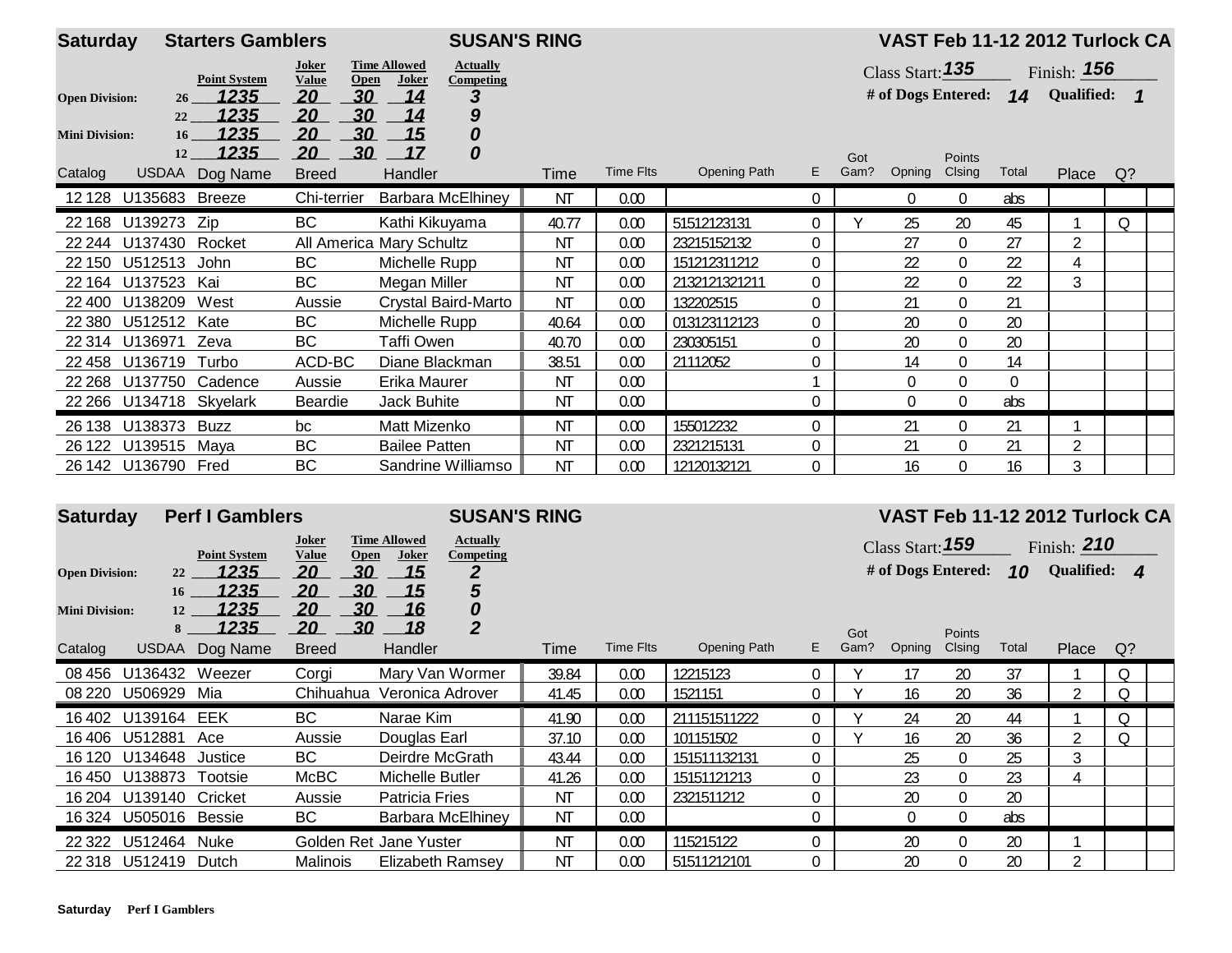| <b>Saturday</b>       |                     | <b>Starters Snooker</b> |                              | <b>SUSAN'S RING</b>      |       |              |                |               |          |                         |          | VAST Feb 11-12 2012 Turlock CA |          |              |  |
|-----------------------|---------------------|-------------------------|------------------------------|--------------------------|-------|--------------|----------------|---------------|----------|-------------------------|----------|--------------------------------|----------|--------------|--|
|                       |                     | <b>SCT</b>              | <b>Actually</b><br>Competing |                          |       |              |                |               |          | Class Start: 322        |          | Finish: $334$                  |          |              |  |
| <b>Open Division:</b> | 26                  | 50.00                   | 2                            |                          |       |              |                |               |          | # of Dogs Entered: $12$ |          |                                |          | Qualified: 5 |  |
|                       | 22                  | 50.00                   | 9                            |                          |       |              |                |               |          |                         |          |                                |          |              |  |
| <b>Mini Division:</b> | 16                  | 51.00                   |                              |                          |       |              |                |               |          |                         |          |                                |          |              |  |
| Catalog               | 12<br><b>USDAA</b>  | 52.00<br>Dog Name       | 0<br><b>Breed</b>            | Handler                  | Time  | Opening Path | E              | Clsing<br>max | Opning   | Points<br>Clsing        | Total    | Place Q? SQ?                   |          |              |  |
|                       |                     |                         |                              |                          |       |              |                |               |          |                         |          |                                |          |              |  |
|                       | 16 194 U135951      | Trick                   | Sheltie                      | Sue Dowell               | 45.69 | 141417       | $\mathbf{0}$   |               | 18       | 27                      | 45       |                                | Q        |              |  |
| 22 2 68               | U137750             | Cadence                 | Aussie                       | Erika Maurer             | 36.65 | 141517       | 0              |               | 19       | 27                      | 46       |                                | Q        |              |  |
| 22 168                | U139273 Zip         |                         | <b>BC</b>                    | Kathi Kikuyama           | 35.71 | 151514       | $\Omega$       |               | 17       | 27                      | 44       |                                |          |              |  |
| 22 188                | U136787             | Skor                    | <b>BC</b>                    | Katy Robertson           | ΝT    | 141514       | $\overline{0}$ | 3             | 16       | 5                       | 21       | 3                              |          |              |  |
| 22 178                | U512457             | Sonoma                  | Aussie                       | Crystal Baird-Marto      | 26.97 | 141514       | $\overline{0}$ | 2             | 16       | 2                       | 18       | 4                              |          |              |  |
| 22 3 14               | U136971             | Zeva                    | <b>BC</b>                    | Taffi Owen               | 22.49 | 151414       | 0              | $\mathbf{0}$  | 16       | $\overline{0}$          | 16       |                                |          |              |  |
| 22 3 8 0              | U512512 Kate        |                         | BС                           | Michelle Rupp            | 24.44 | 14151        | 0              | 0             | 12       | 0                       | 12       |                                |          |              |  |
| 22 4 16               | U137532             | Einstein                | <b>BC</b>                    | Penni Price              | 25.23 | 15           | 0              | 0             | 6        | 0                       | 6        |                                |          |              |  |
| 22 400                | U138209             | West                    | Aussie                       | Crystal Baird-Marto      | 11.65 | 14           | $\theta$       | 0             | 5        | 0                       | 5        |                                |          |              |  |
| 22 244                | U137430             | Rocket                  |                              | All America Mary Schultz | 7.57  |              | 0              | $\theta$      | $\Omega$ | 0                       | $\theta$ |                                |          |              |  |
| 26 138                | U138373 Buzz        |                         | bc                           | Matt Mizenko             | 28.97 | 141614       | $\theta$       |               | 17       | 27                      | 44       |                                | $\Omega$ |              |  |
|                       | 26 142 U136790 Fred |                         | <b>BC</b>                    | Sandrine Williamso       | 38.93 | 151513       | $\overline{0}$ |               | 16       | 27                      | 43       | 2                              |          |              |  |

| <b>Saturday</b>       |                | <b>Perf I Snooker</b> |                                     | <b>SUSAN'S RING</b>     |           |              |              |          |          |                    |       | VAST Feb 11-12 2012 Turlock CA |                   |    |  |
|-----------------------|----------------|-----------------------|-------------------------------------|-------------------------|-----------|--------------|--------------|----------|----------|--------------------|-------|--------------------------------|-------------------|----|--|
|                       |                | <b>SCT</b>            | <b>Actually</b><br><b>Competing</b> |                         |           |              |              |          |          | Class Start: 335   |       | Finish: $342$                  |                   |    |  |
| <b>Open Division:</b> | 22             | 51.00                 | 3                                   |                         |           |              |              |          |          | # of Dogs Entered: |       | 9                              | <b>Qualified:</b> | -1 |  |
| <b>Mini Division:</b> | 16<br>12       | 51.00<br>52.00        | 3<br>0                              |                         |           |              |              |          |          |                    |       |                                |                   |    |  |
|                       | 8              | 53.00                 |                                     |                         |           |              |              | Clsing   |          | <b>Points</b>      |       |                                |                   |    |  |
| Catalog               | USDAA          | Dog Name              | <b>Breed</b>                        | <b>Handler</b>          | Time      | Opening Path | E.           | max      | Opning   | Clsing             | Total | Place Q? SQ?                   |                   |    |  |
| 08 220                | U506929        | Mia                   | Chihuahua                           | Veronica Adrover        | 38.85     | 141514       | $\mathbf{0}$ |          | 16       | $\overline{0}$     | 16    |                                |                   |    |  |
| 16 450                | U138873        | Tootsie               | McBC                                | Michelle Butler         | 33.07     | 141514       | $\Omega$     |          | 16       | 27                 | 43    |                                | Q                 |    |  |
| 16406                 | U512881        | Ace                   | Aussie                              | Douglas Earl            | 28.73     | 141513       | 0            | $\Omega$ | 15       | $\overline{0}$     | 15    |                                |                   |    |  |
| 16 312                | U512049        | Star                  | <b>BC</b>                           | Penni Price             | 21.30     | 1515         | 0            | $\Omega$ | 12       | $\overline{0}$     | 12    | $\mathcal{S}$                  |                   |    |  |
| 16 3 24               | U505016 Bessie |                       | BC                                  | Barbara McElhiney       | <b>NT</b> |              | 0            | 0        | $\Omega$ | $\overline{0}$     | abs   |                                |                   |    |  |
| 22 2 64               | U512556 Robin  |                       |                                     | Golden Ret Kathy Quiroz | 24.80     | 151414       | $\Omega$     | $\theta$ | 16       | $\overline{0}$     | 16    |                                |                   |    |  |
| 22 276                | U136812 Ki     |                       | BC                                  | Randi Knutson           | 26.80     | 141514       | 0            | $\theta$ | 16       | $\overline{0}$     | 16    |                                |                   |    |  |
| 22 318                | U512419        | Dutch                 | <b>Malinois</b>                     | Elizabeth Ramsey        | 6.28      | 14           | 0            | $\Omega$ | 5        | $\Omega$           | 5     | 3                              |                   |    |  |
| 22 3 22               | U512464        | Nuke                  |                                     | Golden Ret Jane Yuster  | <b>NT</b> |              | $\Omega$     | 0        | $\Omega$ | $\Omega$           | abs   |                                |                   |    |  |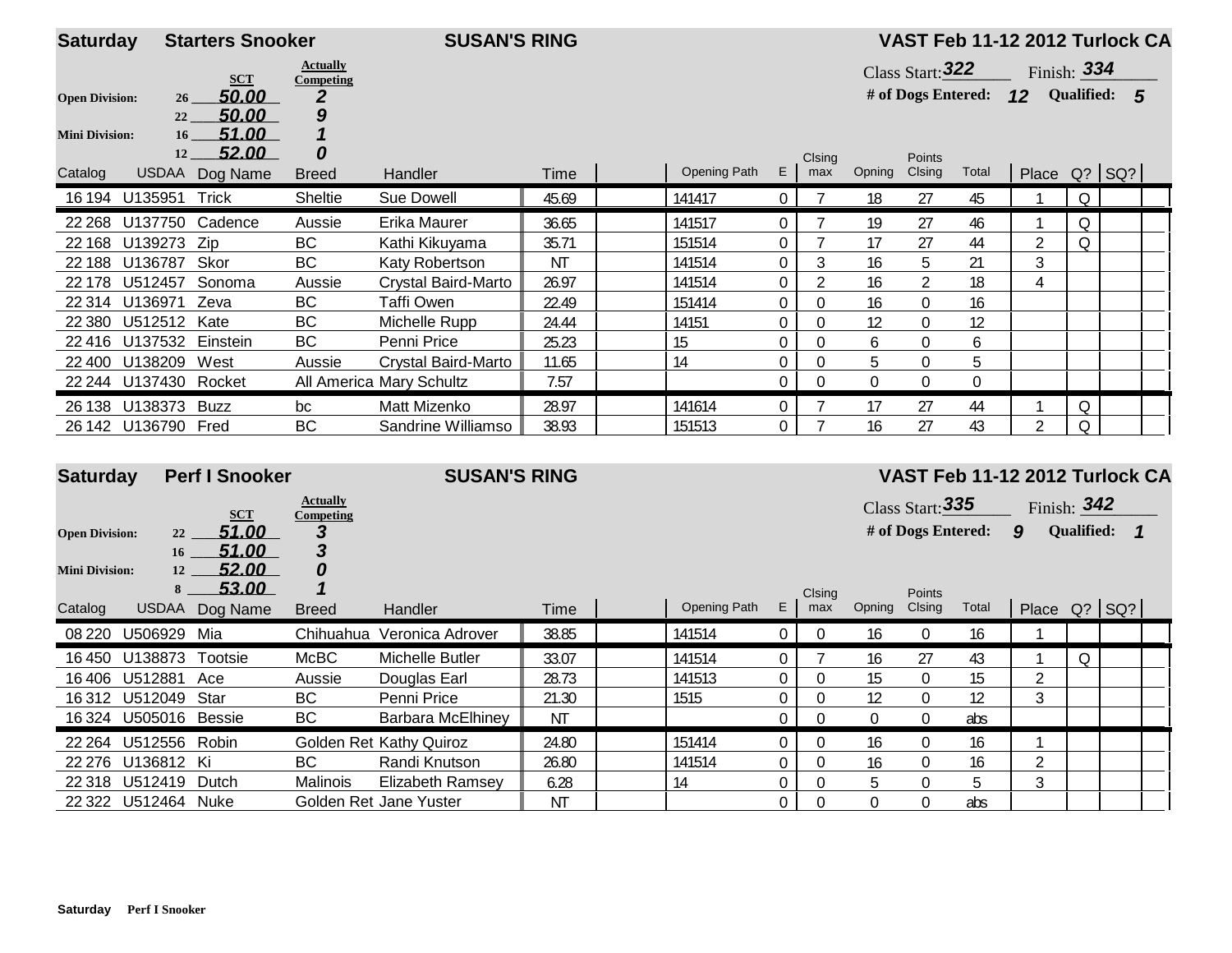| <b>Saturday</b>        | <b>Starters Jumpers</b>             |                              | <b>SUSAN'S RING</b>  |           |           |                |             |              |          |                                             | VAST Feb 11-12 2012 Turlock CA |   |               |              |            |
|------------------------|-------------------------------------|------------------------------|----------------------|-----------|-----------|----------------|-------------|--------------|----------|---------------------------------------------|--------------------------------|---|---------------|--------------|------------|
|                        | <b>SCT</b><br>Yards                 | <b>Actually</b><br>Competing |                      |           |           |                |             |              |          |                                             | Class Start: 758               |   | Finish: $813$ |              |            |
| <b>Open Division:</b>  | 127<br>26 <sup>2</sup>              | 35 <sub>5</sub><br>4         |                      |           |           |                |             |              |          |                                             | # of Dogs Entered: $13$        |   |               | Qualified: 5 |            |
| <b>Mini Division:</b>  | 127<br>22<br>125<br>16<br>125<br>12 | 35<br>37<br>40<br>0          |                      |           |           |                |             |              |          |                                             |                                |   |               |              |            |
| Catalog USDAA Dog Name |                                     | <b>Breed</b>                 | Handler              | Time      | Time Flts |                | R S F       |              | E        | Course Flts   Total Flts   Place   Q?   Abs |                                |   |               |              | <b>YPS</b> |
|                        | 16 124 U136530 Montana              | <b>Sheltie</b>               | Gladys Pedigo        | 22.04     | 0.00      | $\overline{0}$ |             | $\mathbf{0}$ | $\Omega$ | 5                                           | 5.00                           |   |               |              | 5.67       |
| 22 400                 | U138209<br>West                     | Aussie                       | Crystal Baird-Marto  | 19.02     | 0.00      | $\Omega$       | $\Omega$    | $\Omega$     | $\Omega$ | $\Omega$                                    | 0.00                           |   | 0             |              | 6.68       |
| 22 168                 | U139273 Zip                         | <b>BC</b>                    | Kathi Kikuyama       | 21.49     | 0.00      | $\Omega$       | $\theta$    | 0            | $\Omega$ | $\Omega$                                    | 0.00                           | 2 | Q             |              | 5.91       |
| 22 244                 | U137430<br>Rocket                   | All American                 | <b>Mary Schultz</b>  | 22.89     | 0.00      | $\Omega$       | $\theta$    | 0            | 0        | $\Omega$                                    | 0.00                           | 3 | 0             |              | 5.55       |
| 22 4 16                | U137532<br>Einstein                 | <b>BC</b>                    | Penni Price          | 24.02     | 0.00      | $\Omega$       |             | 0            | 0        | 5                                           | 5.00                           | 4 |               |              | 5.29       |
| 22 3 58                | Chloe<br>U135719                    | <b>BC</b>                    | <b>Rachel Evers</b>  | 17.29     | 0.00      | $\Omega$       | 3           | $\Omega$     | $\Omega$ | 15                                          | 15.00                          |   |               |              | 7.35       |
| 22 314                 | U136971<br>Zeva                     | BC                           | Taffi Owen           | 21.47     | 0.00      | $\Omega$       | 3           | 0            | $\Omega$ | 15                                          | 15.00                          |   |               |              | 5.92       |
| 22 188 U136787         | Skor                                | <b>BC</b>                    | Katy Robertson       | ΝT        | 0.00      | $\theta$       | 2           | $\Omega$     |          | E                                           | E                              |   |               |              |            |
| 26 310                 | U131668<br>Alee                     | Malinois                     | Tammy Domico         | 24.91     | 0.00      | $\mathbf{0}$   | $\theta$    | 0            | $\Omega$ | $\mathbf{0}$                                | 0.00                           |   | Q             |              | 5.10       |
| 26 142                 | U136790 Fred                        | BC                           | Sandrine Williamso   | 26.71     | 0.00      | $\theta$       | $\mathbf 0$ | $\theta$     | $\Omega$ | $\mathbf 0$                                 | 0.00                           | 2 | Q             |              | 4.75       |
| 26 348                 | U505065<br>Remi                     | Pointer                      | Tammy Domico         | 28.82     | 0.00      | $\Omega$       |             | 0            | 0        | 5                                           | 5.00                           | 3 |               |              | 4.41       |
| 26 122                 | U139515<br>Maya                     | BC                           | <b>Bailee Patten</b> | <b>NT</b> | 0.00      | $\Omega$       |             | 0            |          | E                                           | E                              |   |               |              |            |
| 26 158 U508374 Beau    |                                     | BC                           | <b>Tammy Domico</b>  | <b>NT</b> | 0.00      | 0              | $\theta$    | $\mathbf{0}$ | 0        | 0                                           | abs                            |   |               | Y            |            |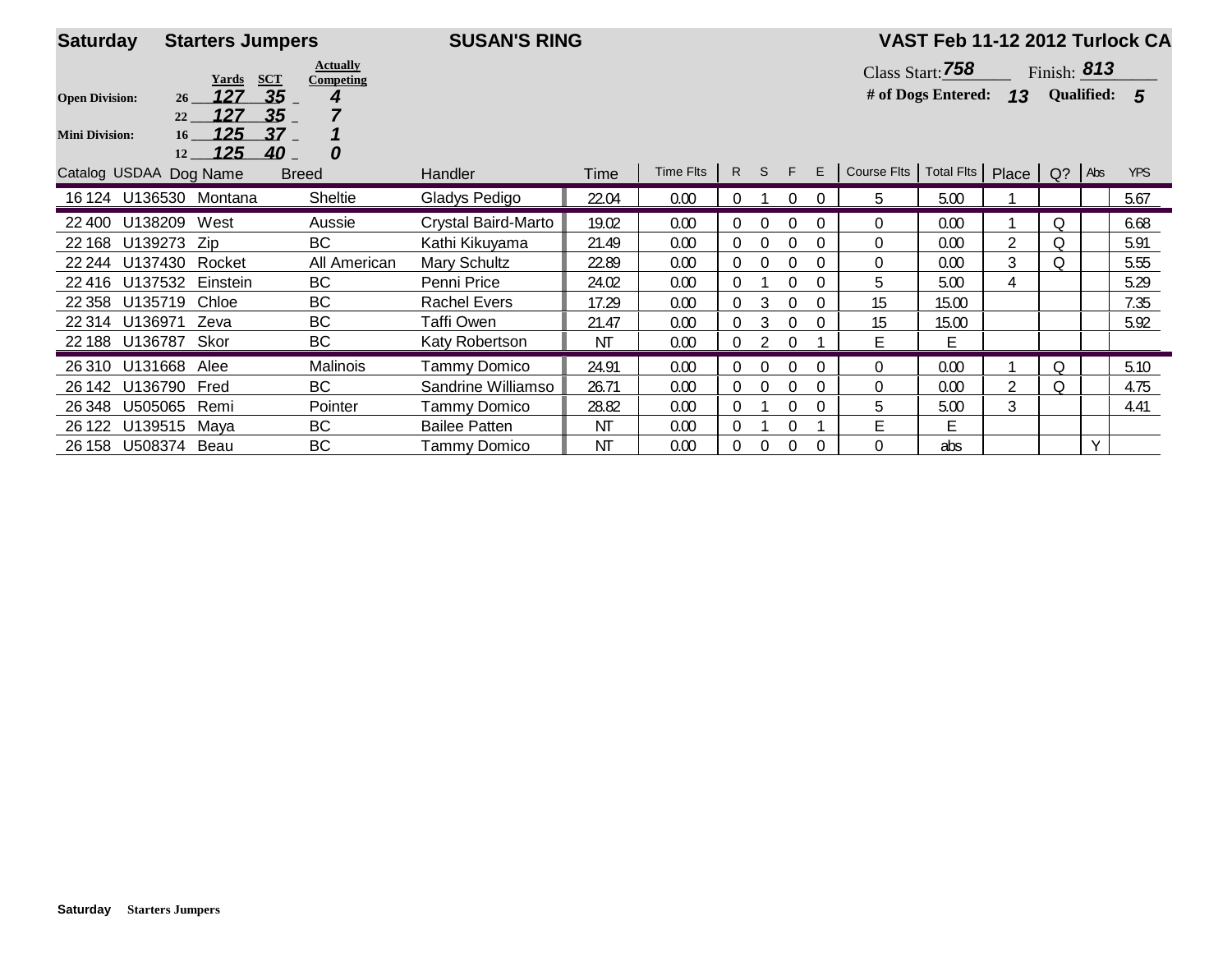| <b>Saturday</b>        | <b>Perf I Jumpers</b>                                    |                                                   | <b>SUSAN'S RING</b>     |       |           |                |          |             |          |                | VAST Feb 11-12 2012 Turlock CA |                |               |               |
|------------------------|----------------------------------------------------------|---------------------------------------------------|-------------------------|-------|-----------|----------------|----------|-------------|----------|----------------|--------------------------------|----------------|---------------|---------------|
|                        | Yards                                                    | <b>Actually</b><br><b>SCT</b><br><b>Competing</b> |                         |       |           |                |          |             |          |                | Class Start: 814               |                | Finish: $825$ |               |
| <b>Open Division:</b>  | 127<br>22                                                | 38<br>4                                           |                         |       |           |                |          |             |          |                | # of Dogs Entered:             | 13             |               | Qualified: 10 |
| <b>Mini Division:</b>  | 127<br>16 <sup>2</sup><br>125<br>12<br><u> 125 </u><br>8 | 38<br>$\overline{2}$<br>40<br>43<br>0             |                         |       |           |                |          |             |          |                |                                |                |               |               |
| Catalog USDAA Dog Name |                                                          | <b>Breed</b>                                      | <b>Handler</b>          | Time  | Time Flts | R              | S.       | - F         | E        | Course Flts    | Total Fits   Place   Q?   Abs  |                |               | <b>YPS</b>    |
| U507741<br>12484       | Lidia                                                    | Cocker                                            | Sue Thomsen             | 24.76 | 0.00      | $\Omega$       | $\Omega$ | 0           | $\Omega$ | $\mathbf{0}$   | 0.00                           |                | Q             | 5.05          |
| 12 440                 | U115613 Casey                                            | Cocker                                            | Sue Thomsen             | 27.06 | 0.00      | $\overline{0}$ | $\Omega$ | $\mathbf 0$ | $\Omega$ | $\mathbf{0}$   | 0.00                           | 2              | Q             | 4.62          |
| 16 402                 | U139164 EEK                                              | <b>BC</b>                                         | Narae Kim               | 20.66 | 0.00      | $\overline{0}$ | $\Omega$ | $\mathbf 0$ | $\Omega$ | $\mathbf{0}$   | 0.00                           |                | Q             | 6.15          |
| U512881<br>16406       | Ace                                                      | Aussie                                            | Douglas Earl            | 23.54 | 0.00      | $\overline{0}$ | $\Omega$ |             | $\Omega$ | 0              | 0.00                           | $\overline{2}$ | Q             | 5.40          |
| 16 130<br>U139184      | Zeena                                                    | Poodle                                            | Diane Vargas            | 26.17 | 0.00      |                | $\theta$ |             | $\Omega$ | $\Omega$       | 0.00                           | 3              | Q             | 4.85          |
| U139140<br>16 204      | Cricket                                                  | Aussie                                            | <b>Patricia Fries</b>   | 26.80 | 0.00      | $\overline{0}$ | $\Omega$ |             | $\Omega$ | 0              | 0.00                           | 4              | Q             | 4.74          |
| U134648<br>16 120      | Justice                                                  | <b>BC</b>                                         | Deirdre McGrath         | 29.06 | 0.00      | $\Omega$       | $\theta$ |             | $\Omega$ | $\Omega$       | 0.00                           |                | Q             | 4.37          |
| U138873<br>16 450      | Tootsie                                                  | McBC                                              | Michelle Butler         | 41.16 | 3.16      | $\Omega$       | $\Omega$ | $\theta$    | $\Omega$ | $\Omega$       | 3.16                           |                |               | 3.09          |
| 16 28 6                | U139516 Banjo                                            | BC                                                | Sandra Holley           | 42.94 | 4.94      |                | $\Omega$ |             | $\Omega$ | $\Omega$       | 4.94                           |                |               | 2.96          |
| 22 318                 | U512419<br>Dutch                                         | Malinois                                          | <b>Elizabeth Ramsey</b> | 24.24 | 0.00      |                | $\Omega$ | 0           | $\Omega$ | $\overline{0}$ | 0.00                           |                | Q             | 5.24          |
| U510174<br>22 408      | Kaitie                                                   | <b>ACD Mix</b>                                    | Greg Jung               | 26.81 | 0.00      | $\Omega$       | $\theta$ |             | $\Omega$ | 0              | 0.00                           | 2              | Q             | 4.74          |
| 22 3 22<br>U512464     | Nuke                                                     | Golden Retr                                       | Jane Yuster             | 27.58 | 0.00      | $\Omega$       | $\theta$ | $\Omega$    | $\Omega$ | $\theta$       | 0.00                           | 3              | Q             | 4.60          |
| 22 276 U136812 Ki      |                                                          | <b>BC</b>                                         | Randi Knutson           | 24.54 | 0.00      | $\Omega$       |          | $\Omega$    | $\Omega$ | 5              | 5.00                           |                |               | 5.18          |